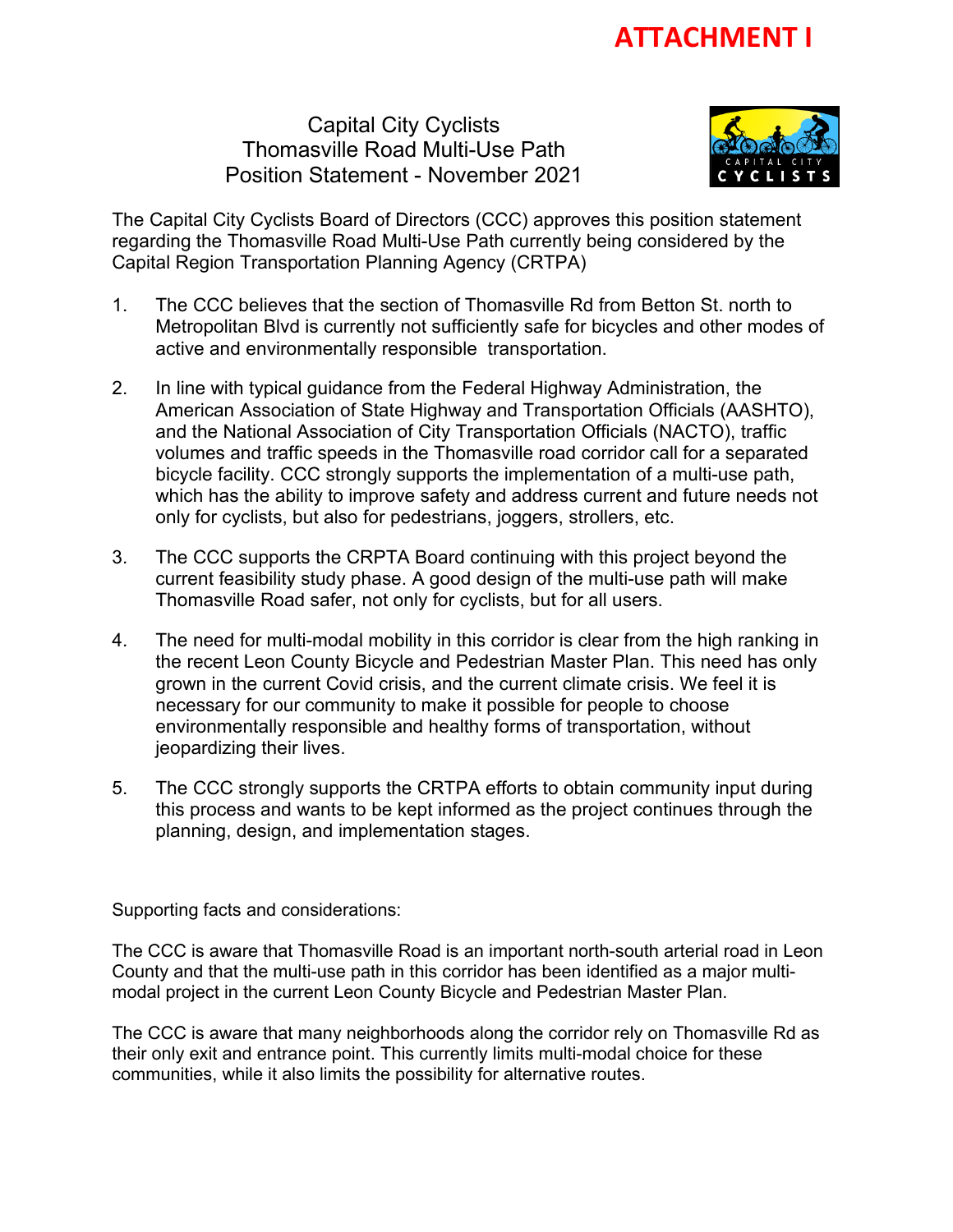

Thomasville Road should be maintained as a welcoming thoroughfare to and from the downtown/midtown areas for all modes of transportation, rather than merely an express route for motorized traffic to get from downtown to I-10 and beyond.

This project is of great importance to the rapidly expanding Tallahassee cycling community. The multi-use path would provide a safe linkage from Midtown to the Market District for residents, commuters, and recreational users. It allows non-motorized forms of transportation to more safely and effectively access neighborhoods, community parks, schools, and businesses.

This project enhances the livability of Tallahassee, while making it possible for residents to choose active and environmentally responsible forms of transportation that have a positive impact on air quality, noise pollution, global warming, and health.

CCC looks forward to the design phase of this project, which we believe can be done in a way that increases safety for both automotive as well as alternative/active modes of transportation, and that allows all users of the corridor to get to their destinations safely and harmoniously.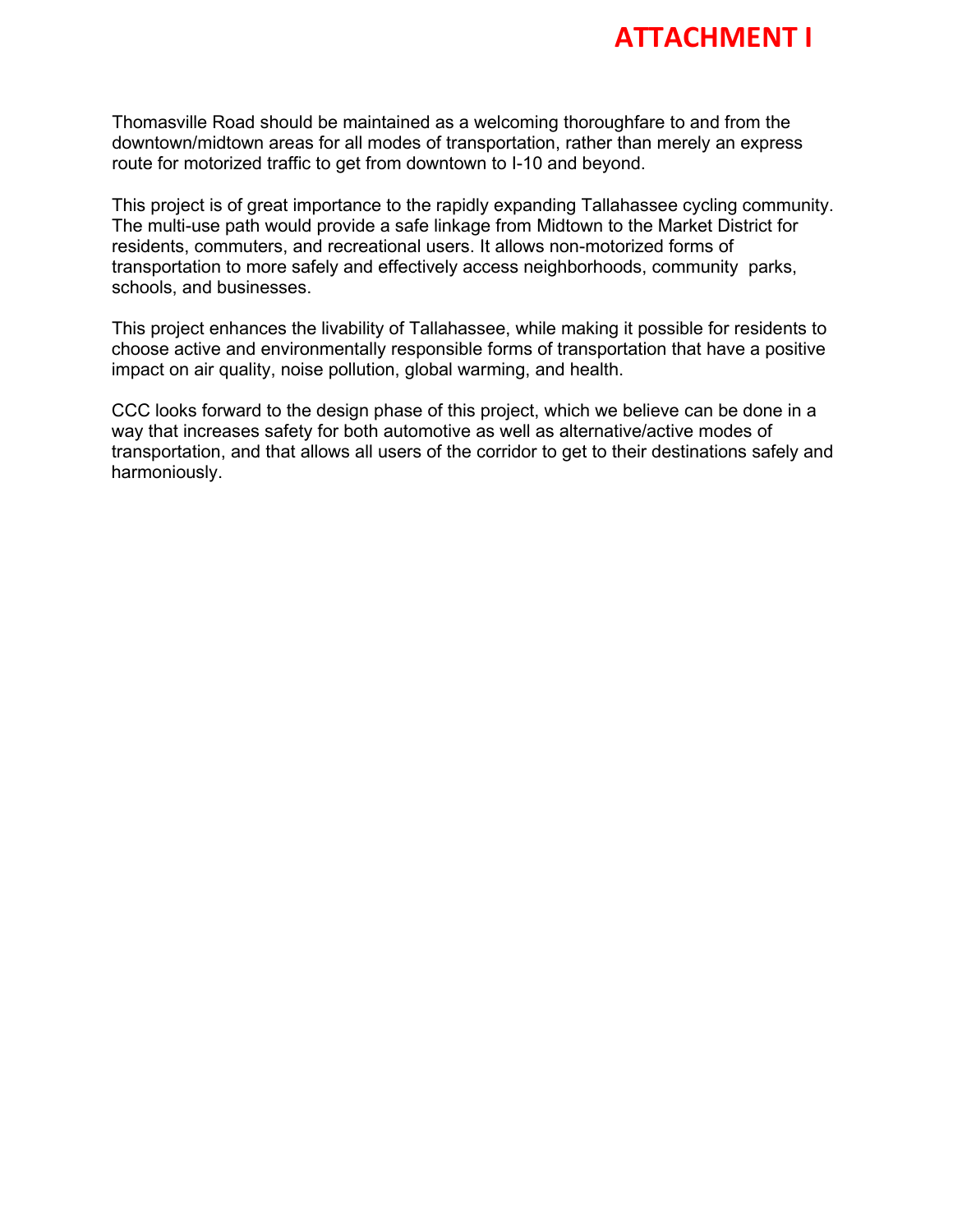From: [Slay, Greg](mailto:Greg.Slay@talgov.com) **To:** [Slautterback, Lindsay](mailto:Lindsay.Slautterback@kimley-horn.com); [Widness, Katelyn](mailto:Katelyn.Widness@kimley-horn.com) **Subject:** FW: Meeting with Betton Hills Reps **Date:** Thursday, October 21, 2021 8:26:54 PM

**From:** Slay, Greg **Sent:** Thursday, October 21, 2021 8:46 AM **To:** Williams-Cox, Dianne <Dianne.Williams-Cox@talgov.com> **Cc:** Kostrzewa, Jack <John.Kostrzewa@talgov.com> **Subject:** RE: Meeting with Betton Hills Reps

Good morning Commissioner,

See below –

I'd be happy to meet w/ you to discuss if you'd like.

Greg

**From:** Williams-Cox, Dianne <**[Dianne.Williams-Cox@talgov.com](mailto:Dianne.Williams-Cox@talgov.com)> Sent:** Wednesday, October 20, 2021 8:27 PM **To:** Slay, Greg [<Greg.Slay@talgov.com](mailto:Greg.Slay@talgov.com)> **Subject:** Meeting with Betton Hills Reps

Greg,

I took a few notes from yesterday's meeting with Mike Betzin, Mary Kay and Donna from the Betton Hills Board. Here are my notes and I am happy to explain them when opportunity permits:

They are in favor of the alternative loop to the old Post Road to Thomasville Road. They want to know who owns Post Road…City, County or Private.

> *The City owns the right-of-way on Post Road from Thomasville Road to Trescott Drive. The property south of Post Road down to Betton Road is privately owned.*

They are not in favor of the route that includes the ditch.

*There are some challenges on the Trescott Ditch option. We met with Underground Utilities on-site in late September to review the plans for covering the ditch. They will be including essentially a sidewalk along the improvements they will begin making after the first of the year. We're not sure we would be able to add the necessary width to make it a multiuse path due to right-of-way constraints so we're still looking into that. The swale on top of the ditch covering makes adding a multiuse path a significant challenge. One thing we learned on the site visit is that a good portion of the heavily treed area behind the businesses along that stretch is privately owned.*

• How difficult is to get a proposed design for people to react to it instead of speculating in their minds how things will look ?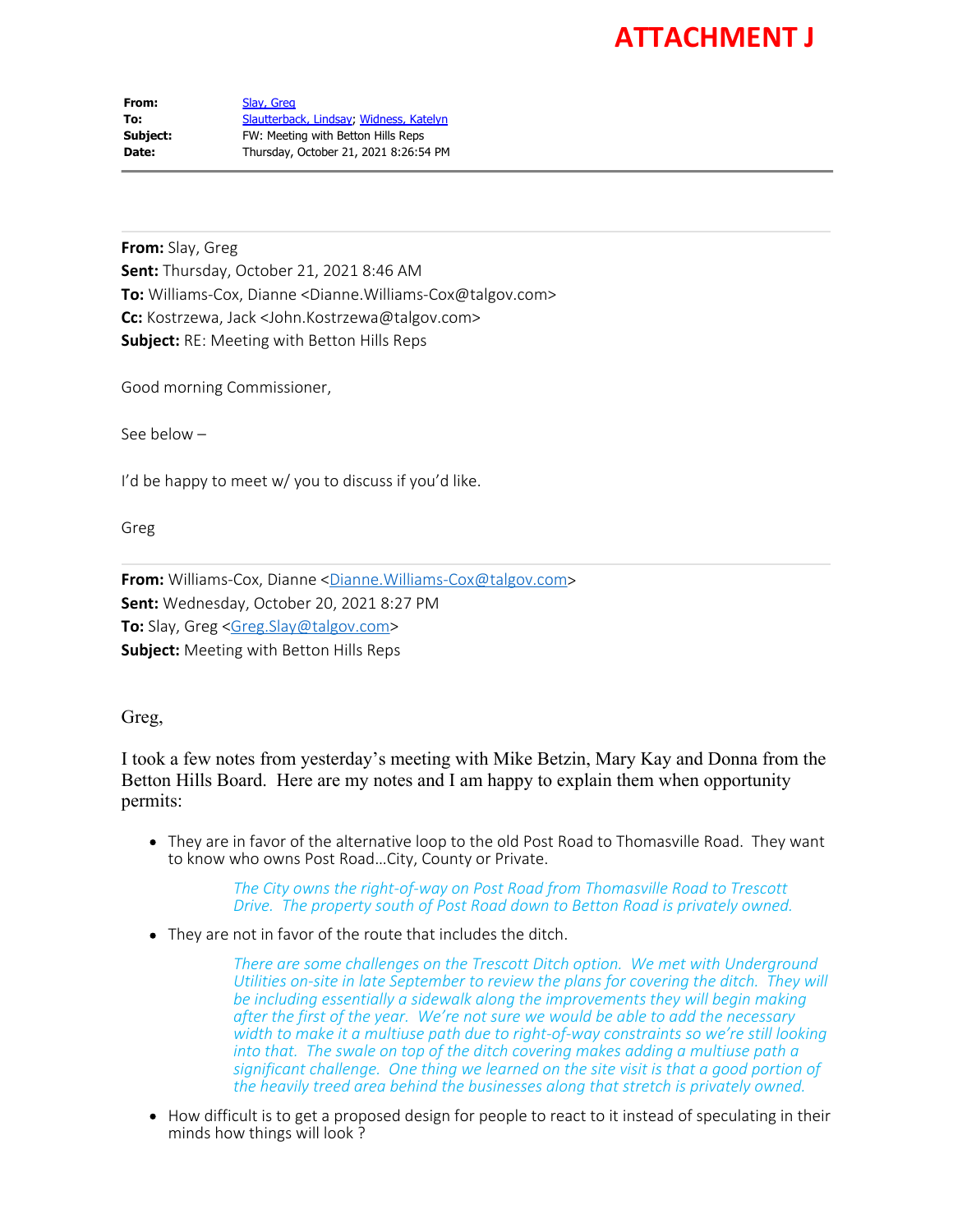*In order to get any decent level of detail, we would have to initiate the design phase to at least 30-60% completion (design has three major review points: 30%, 60% and 90% of completion). Since we'd have to do survey, traffic data collection/analysis, and a significant amount of work to get that far, I'm guessing we would be in the range of \$200-400,000 based on a \$535,000 budget (FDOT current estimate for the design).*

They ask if several scenarios may be provided to show potential options…such as a board walk around the tree…

> *We are working on some renderings that will show before/after images of the path. They should be completed next week. We don't have one showing a boardwalk around any tree since we're not proposing anything like that at this point.*

• They assure me that they are trying to help find potential solutions...

*I don't doubt that a bit. Mike was responsible for arranging our first in-person meeting with residents of Betton Hills and had talked extensively with Jack throughout the project. Mary Kay has been in constant communication w/ Jack and myself throughout as well.*

Let folks work together and maybe the businesses will give some of their properties to help

*That's always an option but is usually easier said than done. One of the things Utilities mentioned during our site visit was that the business along the service road, especially Centennial Bank, were adamant the access road coming up from Betton be maintained/improved so I'm not sure how receptive they would be to giving up that right-of-way. Another concern I would have is the impact to the trees. The Trescott Ditch project will already have an impact to the tree canopy. We would probably be looking at clearing another significant swath of trees if we were put a path on the private property along that stretch.*

They believe that Underground Utilities and the Parks and Rec folks should be involved also.

*We have coordinated extensively with both Departments since we began the project. As I mentioned earlier, we've met with Utilities on-site and actually began coordination with them last year when we first learned of the project covering the ditch. Parks and Rec was one of our first stakeholder meetings when we began the project and have been continuously involved. Jack gave a presentation on the project to the Parks and Rec Advisory Board last week. I know Ashley Edwards has reservations about the path going through Mccord Park so we've been discussing that option quite a bit with her.*

There are other issues that may need to be addressed such as dumpsters near the nature trail that is a mess

> *I'm not sure who might be responsible for that but will pass it along to both Parks and Rec as well as Public Works.*

Suggests that collaboration with Blueprint on marketing and working with visuals might be considered.

Thanks, *Commissioner Dianne Williams-Cox. MBA, CPM 850.891.8667 [Dianne.Williams-Cox@talgov.com](mailto:Dianne.Williams-Cox@talgov.com)*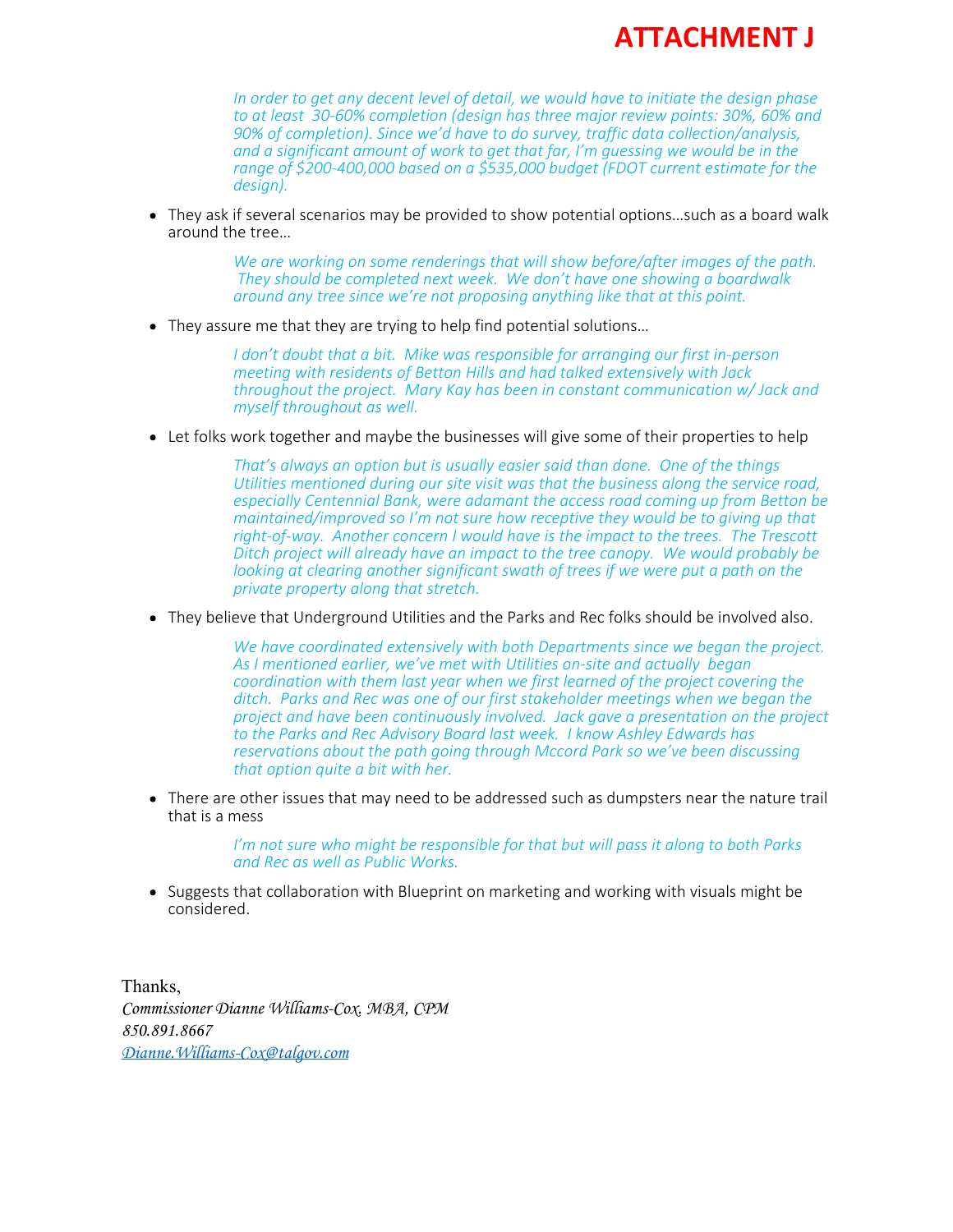#### **Dangerous Situation at Entrance to Waverly Hills Improvements Needed Along Thomasville Road North and South of the Entrance to Waverly Hills**

#### **Prepared by Meg Bates, 721 Kenilworth Road October 2021**

I have prepared this brief overview to address the critical need for improvements for pedestrians traffic on the west side of Thomasville Road both north and south of Waverly Road. It includes a description of the current situation, along with pictures showing the problems described.

While there are entrances to Waverly Hills at both Thomasville and Meridian Roads, it is the one at Thomasville Road that is generally considered the "main" entrance, and the one that deals with more traffic, both vehicular and pedestrian.

There are sidewalks on both the east and west sides of Thomasville Road. On the east side is a standard paved sidewalk. However, on the west side, the "sidewalks/paths" going both north and south from Waverly Road are in a significant state of disrepair making it extremely hazardous and unsafe for any pedestrian, jogger, stroller, wheelchair, bicyclists, etc.

The CRPTA is currently assessing the Multi-Use Path project along Thomasville Road from Midtown to Market District. As a part of this project, or as a separate issue, the **City of Tallahassee needs to repair and upgrade the sidewalks/pathways along the west side on Thomasville Road north and south of Waverly Road to make them useable and safe for any pedestrian, jogger, stroller, wheelchair, bicyclists, etc.** 

In order for pedestrians, joggers, bicyclist, strollers, etc. from Waverly Hills to access the sidewalk on the east side of Thomasville Road, it is necessary to cross Thomasville Road. The light at Armistead/Gardenia is the closest traffic light to Waverly Road - just south about a 1/4 mile. If a person wants to walk, jog or bike on the west side of Thomasville Road down to Armistead/Gardenia, it is a challenge, at best, and dangerous at worst. In its current state, this section of "sidewalk" is basically unusable. This section must be improved to make the surface such that it can be used to safely get from Waverly Hills to the light at Armistead/Gardenia.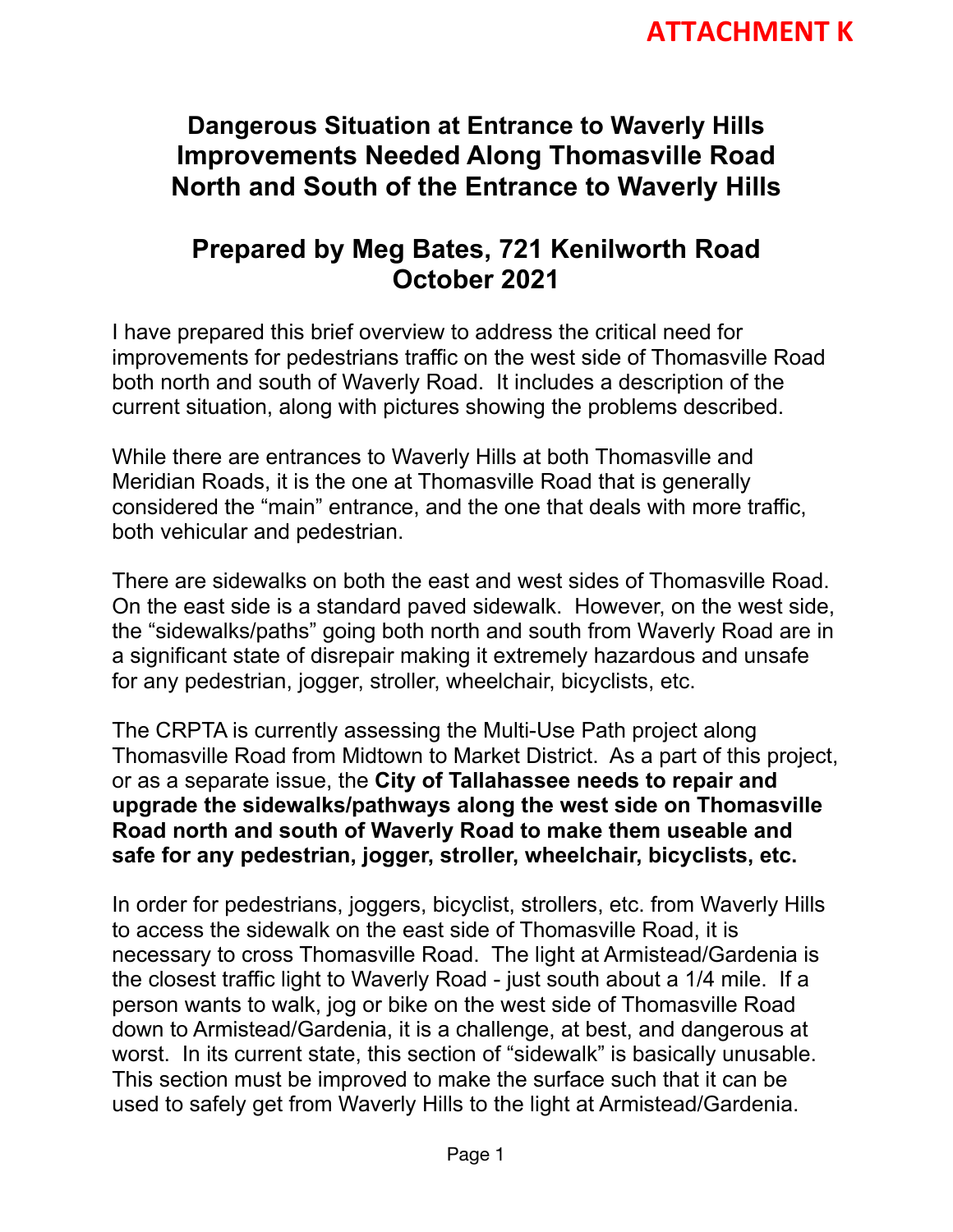It is equally bad for any person trying to head north. This section is quite treacherous with varying elevations and a slope down to Thomasville Road. If you want to stay on the west side of Thomasville and head north to walk, bike, push stroller, etc., the ability to do so safely is not possible in some sections.

The other problem is entering into Waverly Hills from either the north or south as a pedestrian, jogger, stroller, wheelchair, etc.

If you enter Waverly Hills from the south, there is a short sidewalk that ends at a drainage ditch and a blindspot in the curve on Kenilworth Road.

If you enter from the north, the very narrow sidewalk is routinely overgrown requiring any person to go into Waverly Road and risk being in the way of cars that may be turning into Waverly Hills from Thomasville Road.

If the CRPTA project to improve and upgrade the sidewalk/path along Thomasville Road from Midtown to the Market District goes forward, the improvements on the west side of Thomasville Road and entering Waverly Hills should be a high priority.

However, regardless of whether the Thomasville Road Mulit-Use Path project occurs, this section on the west side of Thomasville Road - north and south of Waverly Road - needs to be addressed as soon as possible.

Below are pictures of the "sidewalks/pathways" on the west side of Thomasville Road and the entrance into Waverly Hills. The first set of pictures show the horrible, unsightly and UNSAFE condition of these "sidewalks" or "pathways" - they really qualifies as neither. The second set show the hazards and obstacles for pedestrians, bicyclists, etc. face when trying to enter Waverly Road from either the north or south.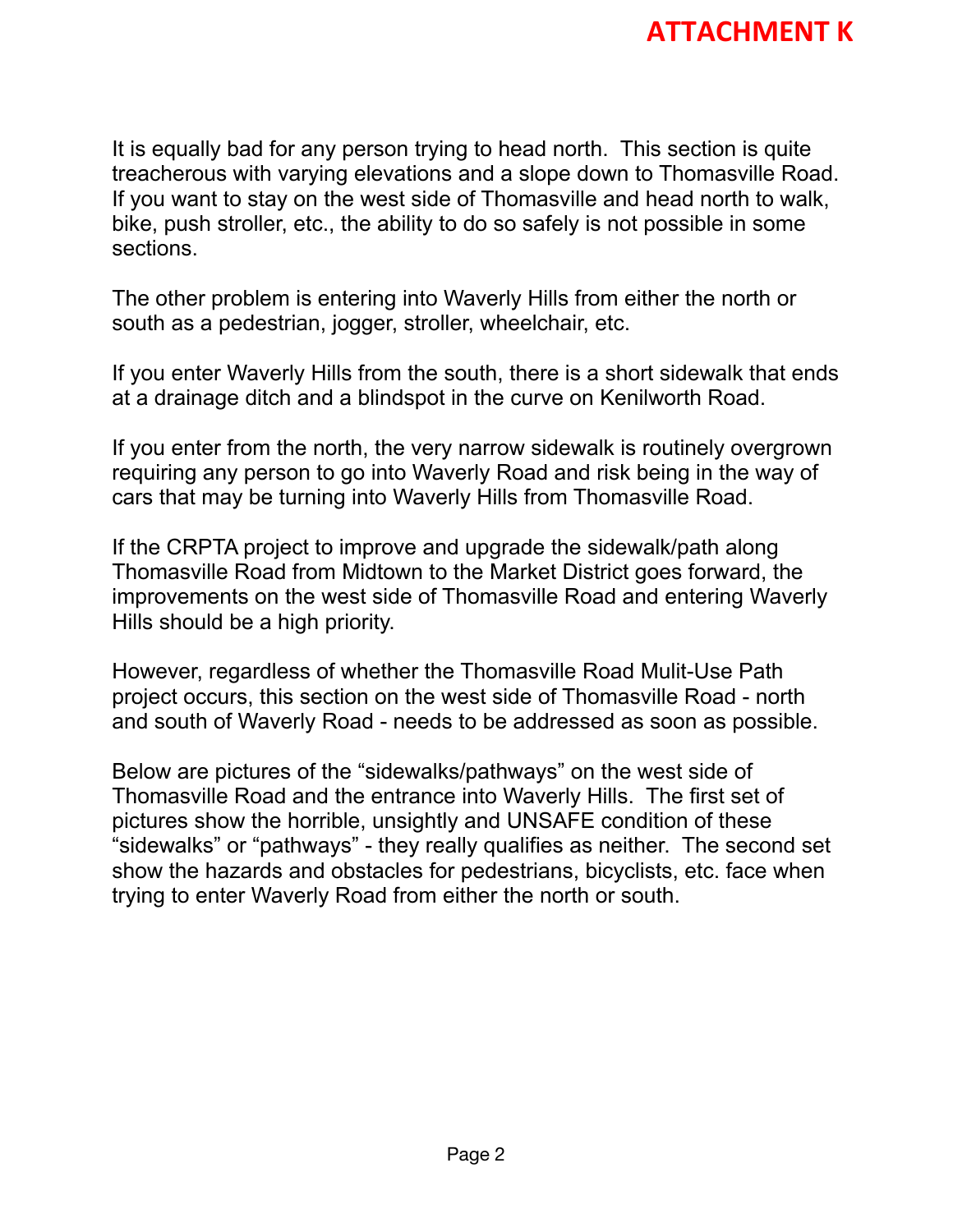**Set 1 Pictures:** The "sidewalk/path' on the west side of Thomasville Road both north and south of Waverly Road.



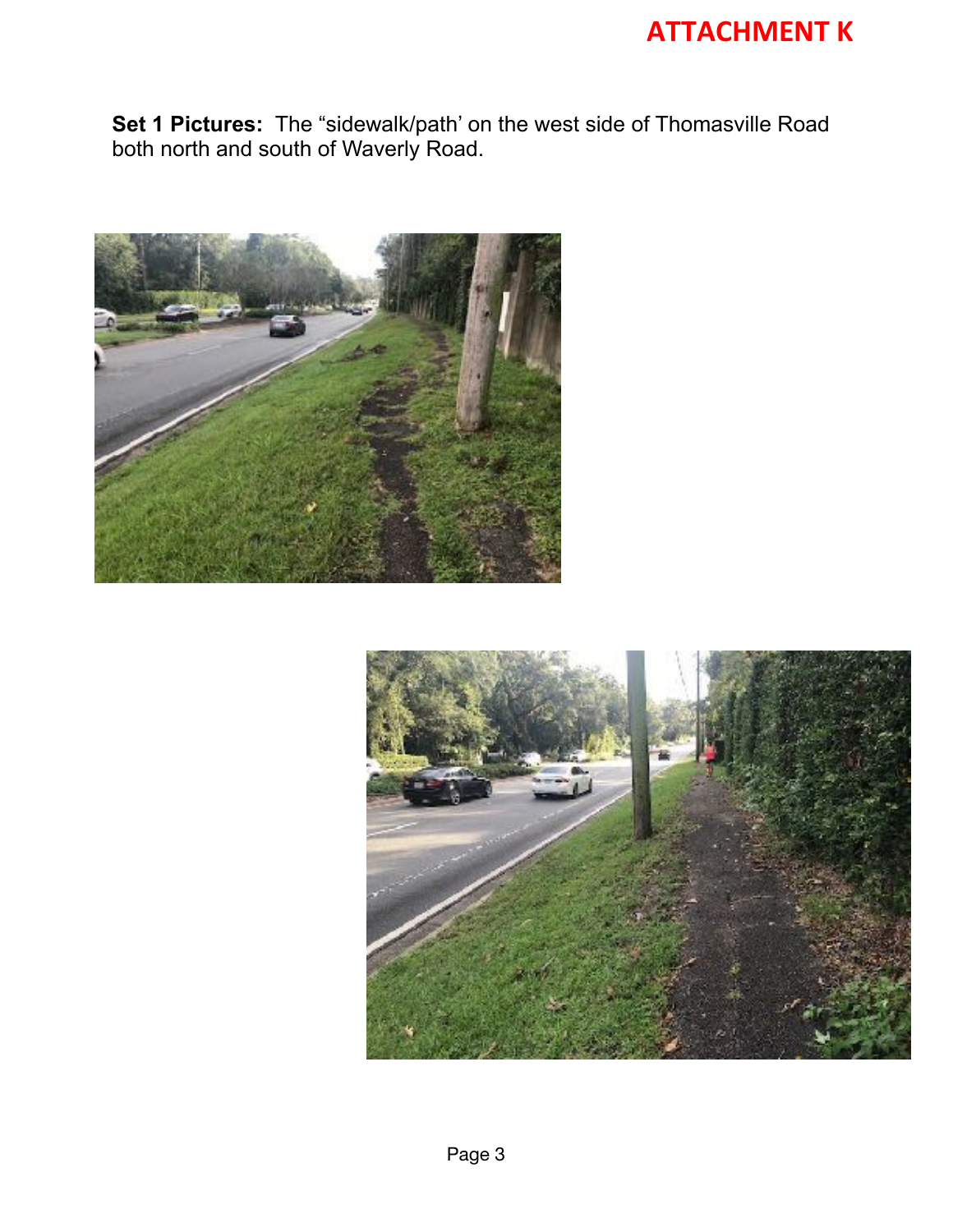





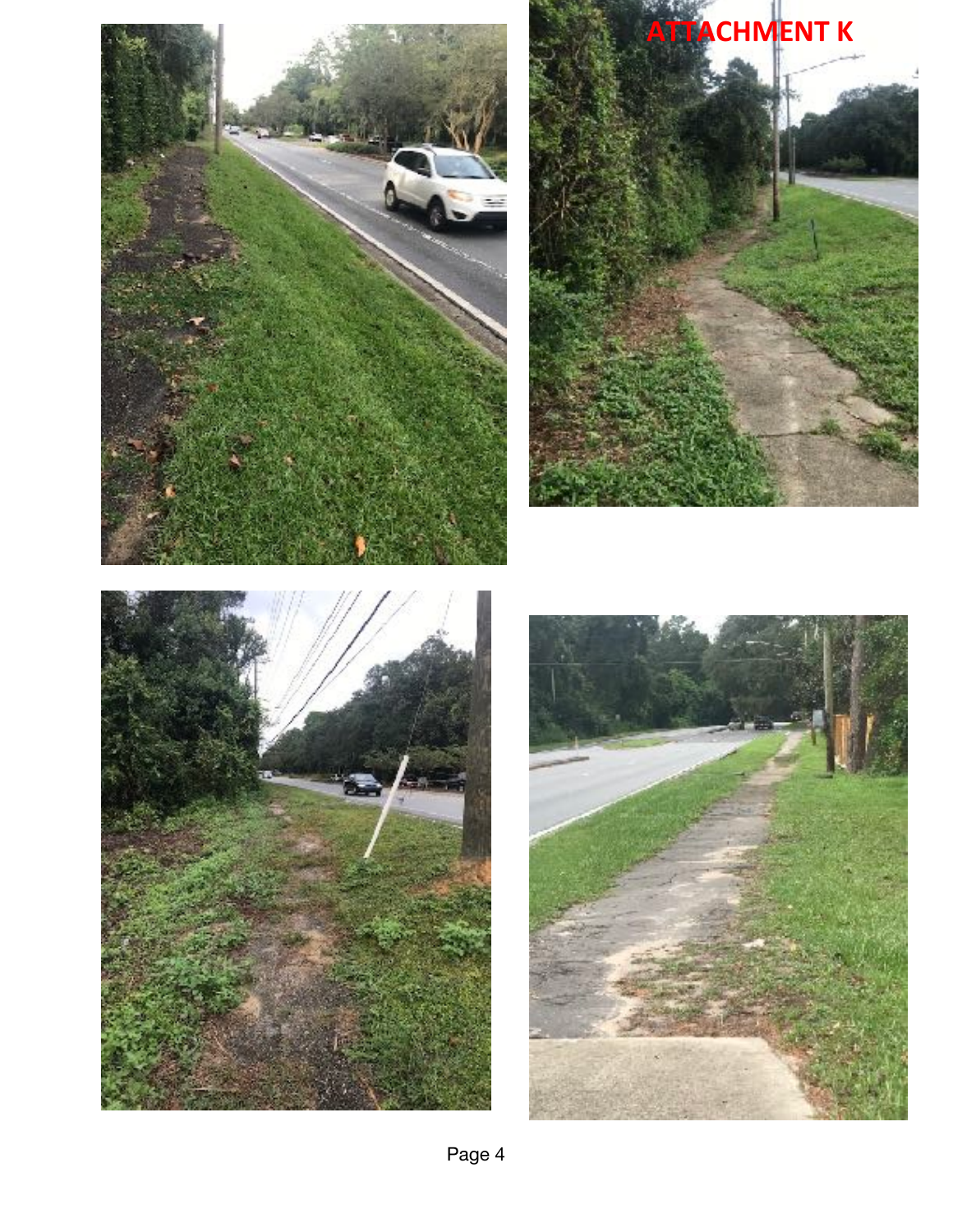**Set 2 Pictures**: Hazards for pedestrians, bicyclists, etc. entering Waverly Hills from either the south and north on the west side of Thomasville Road.



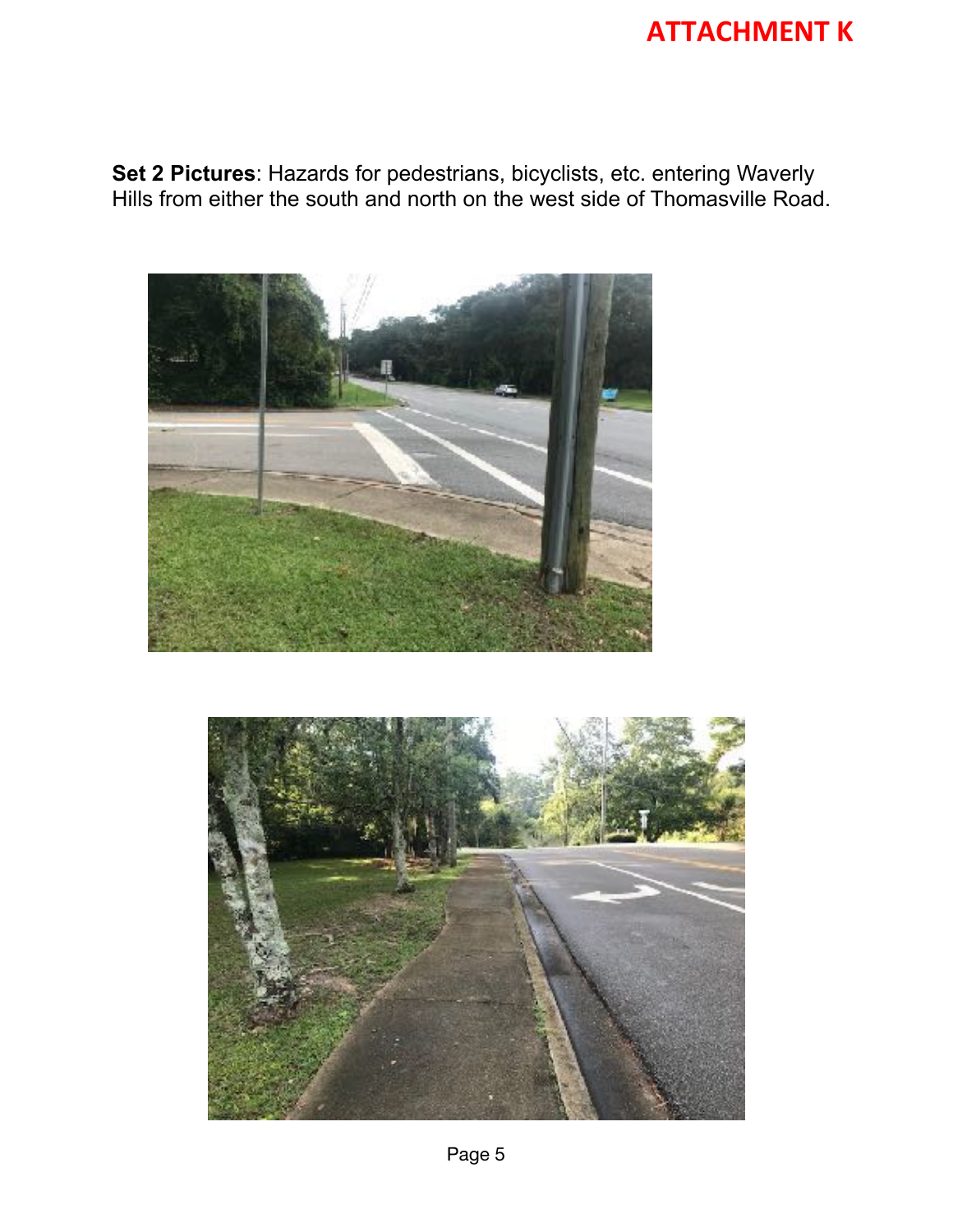